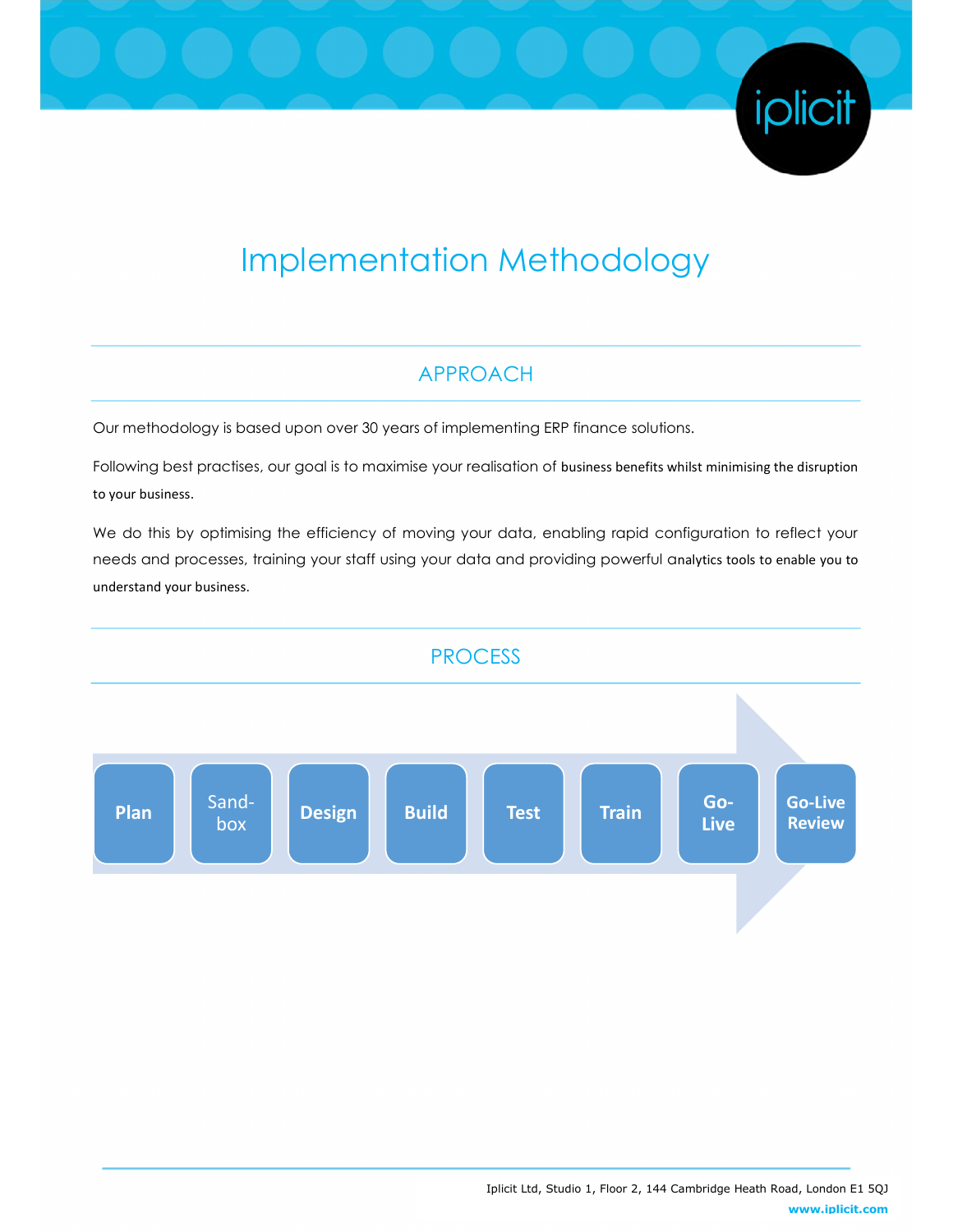## **OVERVIEW**

#### Sales Handover

The sales team formally handover to the iplicit project team, supported by their document which captures the Customer high-level requirements identified during the sales process.

#### **Plan**

The first item is the Project Kick-off (PKO). The primary objective of the PKO is to define the draft Project Initiation Document (PID). The PID is the opportunity for the Project Manager and Customer team to define the project structure and governance, timeframes and planned deliverables.

The implementation team will be introduced including both iplicit and customer resource. The responsibilities and involvement of all the team will be agreed.

The PID covers all aspects of iplicit and reviews the customer needs & planned iplicit usage as well as delving into specific customer requirements such as interfaces, custom data, data migration, reporting, training & authorisation.

The outcome of this session is a draft PID which is shared with the customer and will be signed off by the Customer as part of the process.

#### Sandbox

Where possible, the customer will provide basic setup data to enable a more contextualised sandbox to be created. This subset of Customer data includes Legal Entities & Bank accounts, Chart of Accounts & hierarchy, Customers & Suppliers but not document transactions.

Using the above data and the known deliverables from the PID, the sandbox will be configured to provide initial project team training using Customer data. Early hands-on access to iplicit with Customer data is proven to increase the effectiveness of the training and the visualisation by the customer of iplicit itself as well as supporting more informed decisions to be made and awareness of options available to them at an early stage.

Examples including the sandbox being used for workshops where this assists Customer guidance how to identify which posting attributes are required, whether special accounting treatment / behaviour should be configured and when & how authorisation could be used.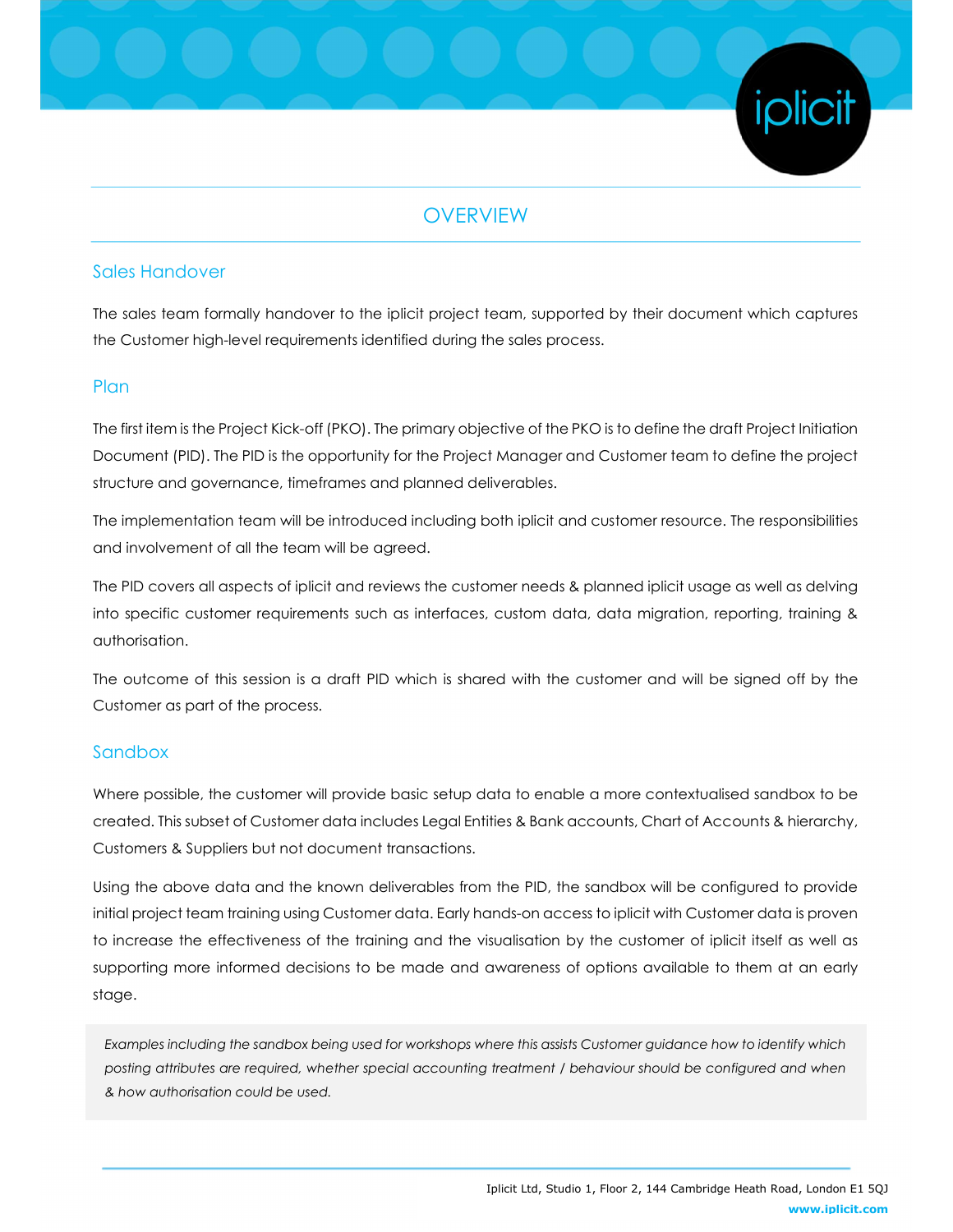

#### Design & Build

During the course of the implementation, the sandbox will continue to be configured to represent the customer needs and decision making. As the project progresses, the sandbox build will more closely reflect the intended go-live setup.

The project team will continually configure and test this build to ensure it works according to expectation. This includes users & user permissions, communications, reports, enquiries, workflow, interfaces.

Changes to the build will be made in response to findings and any Customer decision making revisions.

During this phase, training needs, User Acceptance Test (UAT) requirements and sign-off measures (e.g. proven data balances, segregation of duties, access permissions, testing sign-off) will also be identified for use in subsequent stages of the implementation.

Data migration will be also conducted and tested to ensure its integrity and that the data satisfies go-live needs.

Customer documentation, training and communication plans will also be developed.

Where appropriate, a "Vanilla Reset" process will be frequently invoked to strip out data (e.g. documents, suppliers, products, workflow) and setup (as required). This enables the rapid repetition of testing and the "peace of mind" that the build is maintained and representative of go-live expectations.

Unit testing will be continuously conducted by the project team during the build phase and findings fed back into the build and / or identified in future milestones / aspirations.

#### **TESTING**

Following the build phase, formal UAT will be conducted. The scope of UAT includes migrated data, processes, reporting, communication & interactions.

UAT findings will be fed back into revised build and UAT repeated where appropriate.

UAT sign-off is a pre-requisite for go-live.

#### TRAIN

To maximise effectiveness and relevance, end-user training is typically targeted at job roles and will be delivered using a combination of methods including hands-on, demonstration, video & webinar.

Refresher training will typically be delivered by the customer resource but this does not preclude the use of iplicit resource.